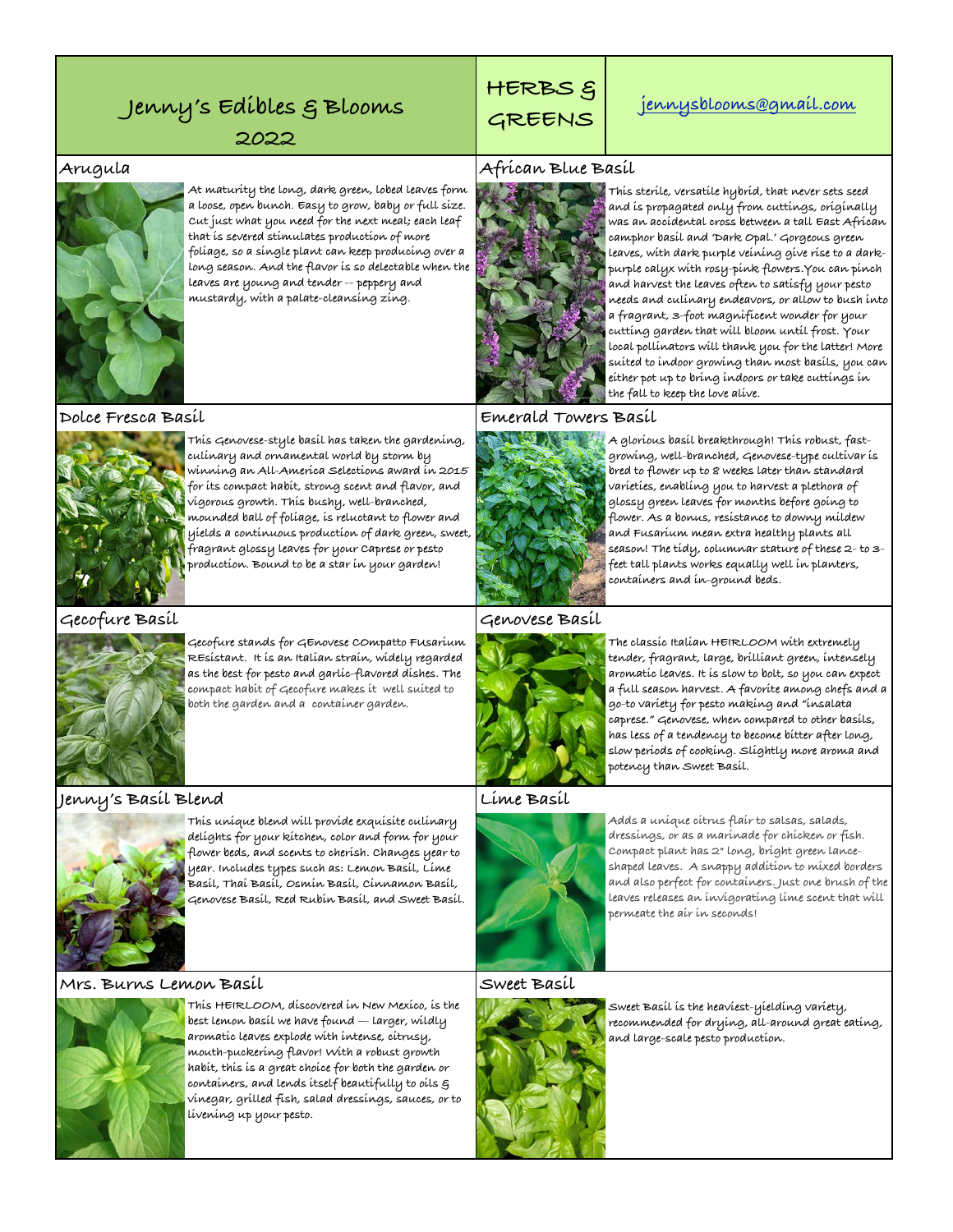## Jenny's Edibles & Blooms  $\begin{array}{|c|c|c|c|c|}\n\hline \text{GREENS} & \text{jennysblooms@gmail.com}\n\hline \end{array}$

**2022**

### **Thai Sweet Basil Chives**



**A sea of spicy, anise-clove flavored green leaves, punctuated by dark purple stems and flowers, and an intoxicating scent, make this basil a standout! Central to Southeast Asian cuisine, both the leaves and flowers are edible and may be incorporated into any recipe that calls for basil, or to garnish beverages, salads, soups, pasta, or desserts.**

### **Garlic Geisha Chives Large Leaf Cilantro**



**This All America Selection winner is a vigorous grower, with wide, flat, refined leaves topped by charming, white pinwheel flowers late in the season. Sweet, mild and refined garlic flavor. This perennial herb will not disappoint!**



**Fernleaf Dilll Dazzling Blue Kale All America Winner for 1992 bred by the Burpee Co. The objective was to diminish the plant size so that it could be grown in containers and the smallest of gardens. A welcome addition to salads and it is a lovely ornamental plant with its yellow flowers, deep green foliage, and compact growth habit.** 

### **Nero Di Toscana Kale Prizm Kale**



**This eye-catching Italian HEIRLOOM is popular in Tuscany and central Italy for making fabulous soups and stews. A beautiful and flavorful lacinato-type kale with blue-green, blistered and crumply, 3- by 12-inch upright leaves that demand your attention. Extremely winter hardy, becoming especially sweet after a freeze.**

### **Buttercrunch Lettuce Cimarron Lettuce**



**Beautiful 6-inch rosettes of dark green leaves with small compact hearts that blanch to a sweet yellow. A crisp, slow bolting, heat-tolerant, Bibb-type lettuce that has become a classic since earning its All America status in 1963.**

### **Lettuce - Cosmic Crimson Mix Lettuce - Deluxe Mesclun Mix**



**Looking to eat the nutritional rainbow? This eyecatching blend of red and purple, anthocyanin-rich varieties delivers a nutrient-dense, selection of edibles that is as colorful as it is flavorful and nutritious.**

# **HERBS &**



**Cute and delicious! Soloist is a baby Chinese cabbage bred for harvesting summer through fall. These tender and sweet 1-1/2 to 2 pound oval heads have attractive bright yellow internal color, elegant green and white wrappers and mild, delicious flavor. They are just the right size for Asian inspired dishes without the leftovers. Soloist is a quick to mature and a heat tolerant variety that can be planted densely and forms heads even under high temperatures.** 



**A special variety that is bred to maximize foliage production and not bolt. In trials, this variety produced three times the yield of regular cilantro over a much longer period. It is often used in combination with tomatillo, tomatoes, and chiles, creating unforgettable sauces. It is also known as Mexican parsley or Chinese parsley.** 



**A visual delight! This Oregon-bred Lacinato-type kale, released through the Open Source Seed Initiative, is a vigorous producer of gorgeous, large, blue-green leaves with distinct purple-pink midribs and veins. Classic Lacinato flavor and tenderness make it ideal for fresh kale salads and for smoothies. Compared to other kale, 'Dazzling Blue' boasts unparalleled cold hardiness, with colors that intensify and flavors that continue to sweeten as temperatures cool. Upright growth habit.**



**This 2016 All-America Selection winner will delight you with an endless harvest of nearly stemless and beautifully curled, tender, nutty, flavorful, bright green leaves. Fast to mature, quick to re-leaf, yet with a space-saving habit, Prizm is the gourmet Kale to beat! Fill flowerpots, patio tubs, and other containers with this quick crop, so you always have this nutritional powerhouse within easy reach.**



**This aristocratic HEIRLOOM Cos lettuce (Romaine) with perfect posture dates back to the early 1700s. A glorious display of burgundybronze, 12-inch tall, elongated, and hearty leaves. Can be harvested over a long period as it is slow to bolt.**



**From our friends at Fruition Seeds, this is a beautiful, fresh and versatile mix of mild mustards, arugula, rapini and hot mustards to delight your palette. The diversity of colors, textures and succulent flavors is a feast for the senses. Quickly re-grows for several cuttings throughout the season.**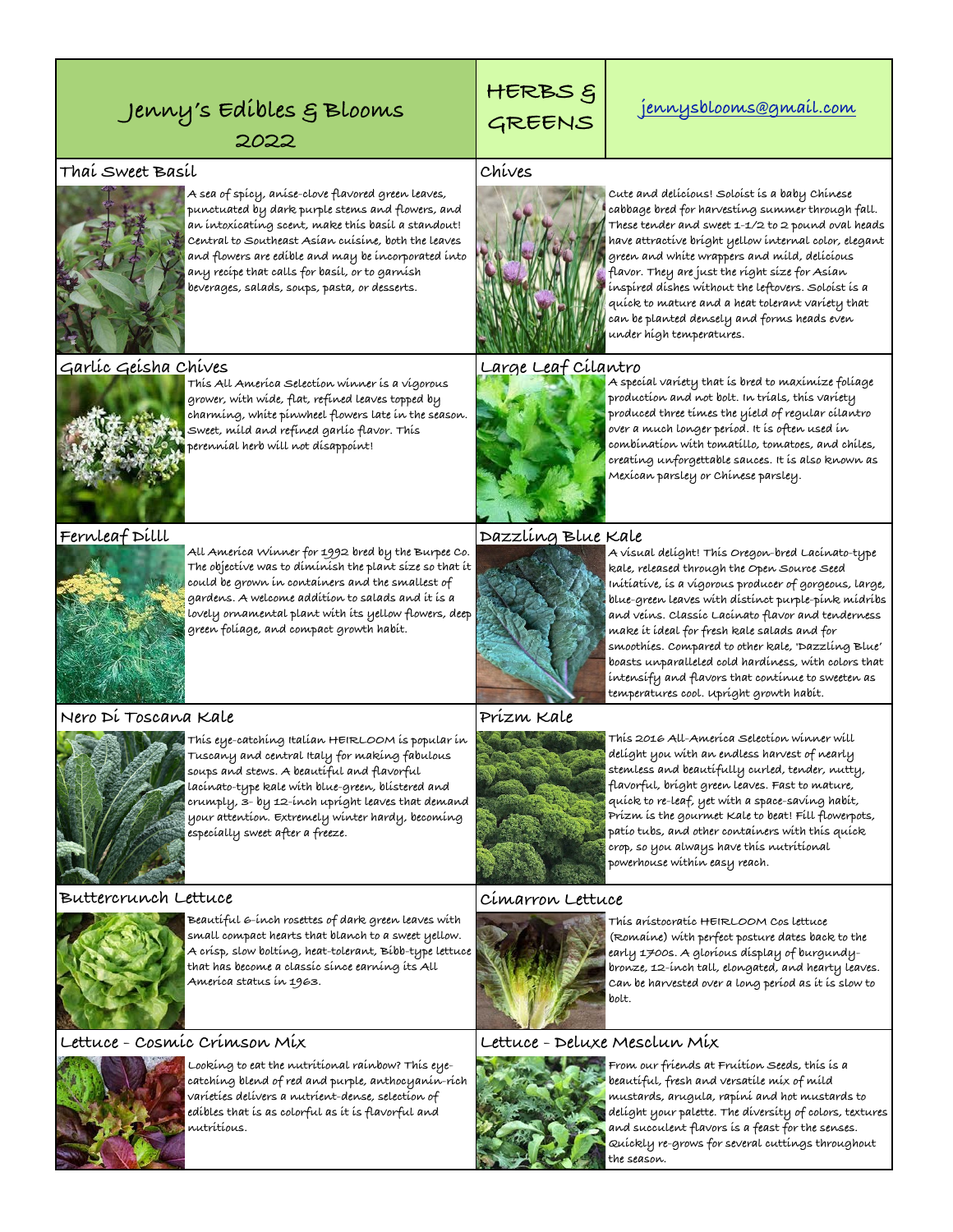## Jenny's Edibles & Blooms  $\begin{array}{|c|c|c|c|c|}\n\hline \text{GREENS} & \text{jennysblooms@gmail.com}\n\hline \end{array}$

## **HERBS &**

**2022**

### **Lettuce - Summer Mix Mexican Tarragon**



**This versatile collection, with a diversity of shapes and colors, curated by our friends at Fruition seeds, showcases their favorite bolt-resistant summer lettuces. Works equally well for head lettuce or cutand-come-again salad mix production and will thrive in gardens, containers, full, as well as part sun.** 



**Easy to grow, and dependable perennial. Given its inherent desire to thrive, many prefer containers for their mint. No matter the location, this zesty, aromatic and versatile herb is an essential ingredient of any herb garden.**



**With sweet, anise-like flavor and aromatic leaves, this herbaceous, half-hardy, perennial of the Marigold family is commonly used as a substitute for the more difficult-to-grow French tarragon. Substitute in equal portions in your favorite recipes. The golden yellow flowers that provide show-stopping color in late summer/early autumn are also edible and ideal for brightening up salads and desserts.**

### **Mint Pineapple Mint**



**Although it can be used as a culinary herb, the frilly, creamy-edged, variegated green leaves make this edible an outstanding ornamental for your containers and window boxes. Prune regularly to promote bushy, new growth or allow the tubular, barely-pink blooms to mature and bring the pollinators to you. May be used fresh, akin to other garden mints, to flavor your salads, summer drinks, teas and desserts.**

### **Dwarf Moringa Greek Oregano**

**Moringa contains 46 antioxidants, 18 amino acids and is a complete protein! A nutritional powerhouse from Beauscape Farms in the Punjab Region of Northern India, all parts of this 'Miracle tree' are edible. The prized leaves can be eaten raw like salad greens, sautéed like spinach, blended into smoothies, or dried and crushed to add a superfood boost. Flowers can be steeped in tea or eaten fresh to impart a spicy, radish-like zing. Even the immature pods and seeds, resembling beans and peas, are edible. Unlike other varieties of Moringa, this tree is a dwarf, perfect for container growing, and can be brought inside to enjoy the nutritional bounty through the winter.**

### **Kirigami Oregano Krausa Parsley**



**An irresistible interplay of fragrance, texture and color! Kirigami is a fabulous ornamental Oregano — the perfect choice for baskets and flowerpots where long, trailing stems in a wash of brilliant hues is sought. Bract-and-bloom laden stems in a rich combination of purples and greens, set the tone for the rosy-red blooms that follow. A breathtaking and unbelievably fragrant display that will not disappoint!**

### **Prezzemola Gigante Parsley Rosemary**



**Very large and meaty, dark green leaves with a remarkable flavor that is indispensable in the kitchen. This cultivar is quite a bit sweeter than a standard Italian parsley and excels all season long as the leaves grow back strong after cutting.** 



**Wildly aromatic perennial with low-growing spreading habit just 6 to 8 inches tall. The pungent dull green leaves exhibit some purpling at the tips with white flowers. Lends the classic flavor to your Italian, Mexican & Greek culinary endeavors.**



**Beloved by cooks, this open-pollinated variety sports a frilly canopy of bright green, triple-curled leaves atop strong-stemmed, 10- to 12-inch plants. Easily withstands the summer heat, yet cold-hardy to be enjoyed well into the fall, retaining its bright hues, firm texture and rich flavor. Dependable uniformity and regrowth for continued harvests.**



**A savory culinary classic! With silvery needlelike foliage, and delicate purple flowers, this highly aromatic mediterranean native is beloved by chefs, herbalists, designers and home gardeners alike. The edible flowers, boasting a bold rosemary flavor, should also be enjoyed and compliment your culinary creations!**